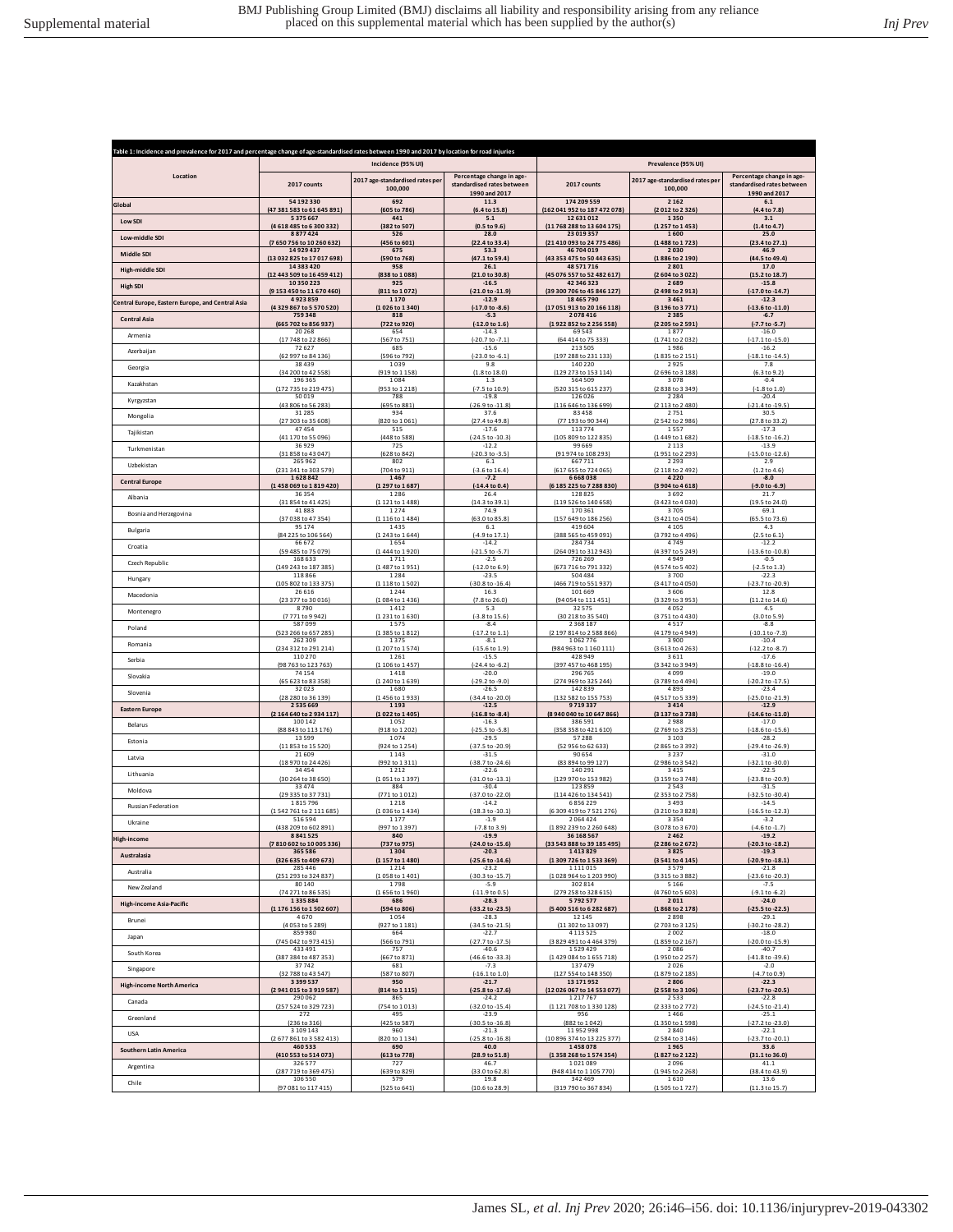|                                  | Incidence (95% UI)              |                                           |                                                                          | Prevalence (95% UI)                                         |                                            |                                                                          |  |
|----------------------------------|---------------------------------|-------------------------------------------|--------------------------------------------------------------------------|-------------------------------------------------------------|--------------------------------------------|--------------------------------------------------------------------------|--|
| Location                         | 2017 counts                     | 2017 age-standardised rates pe<br>100,000 | Percentage change in age-<br>standardised rates between<br>1990 and 2017 | 2017 counts                                                 | 2017 age-standardised rates per<br>100,000 | Percentage change in age-<br>standardised rates between<br>1990 and 2017 |  |
| Uruguay                          | 27386                           | 790                                       | 50.7                                                                     | 94 455                                                      | 2241                                       | 44.9                                                                     |  |
|                                  | (24 186 to 30 631)              | (693 to 896)                              | (37.5 to 65.9)                                                           | (87 817 to 102 133)                                         | (2085 to 2416)                             | (41.2 to 48.5)                                                           |  |
| <b>Western Europe</b>            | 3 2 7 9 9 8 6                   | 803                                       | $-21.1$                                                                  | 14 332 131                                                  | 2378                                       | $-19.0$                                                                  |  |
|                                  | (2912763 to 3707329)            | (699 to 939                               | $(-27.3 \text{ to } -15.0)$                                              | (13 309 926 to 15 526 258)                                  | (2 203 to 2 573)                           | (-20.7 to -17.6)                                                         |  |
| Andorra                          | 669                             | 893                                       | $-1.6$                                                                   | 2906                                                        | 2654                                       | 0.0                                                                      |  |
|                                  | (589 to 762                     | 772 to 1045                               | $(-9.4 \text{ to } 6.4)$                                                 | (2697 to 3161                                               | (2454 to 2880)                             | $(-1.4 to 1.3)$                                                          |  |
| Austria                          | 68018<br>(59 892 to 77 750)     | 836<br>(718 to 985)                       | $-23.9$<br>$(-32.2 \text{ to } -14.8)$                                   | 302 178<br>(280<br>561 to 328                               | 2483<br>(2 296 to 2 699)                   | $-20.9$<br>$(-23.2$ to $-19.0)$                                          |  |
| Belgium                          | 88023                           | 794                                       | $-30.3$                                                                  | 361 442                                                     | 2311                                       | $-29.2$                                                                  |  |
|                                  | (78 734 to 98 989)              | (694 to 915)                              | $(-36.9 to -22.9)$                                                       | (335 975 to 391 875)                                        | (2 142 to 2 500)                           | $(-31.3$ to $-27.4]$                                                     |  |
| Cyprus                           | 13212                           | 1050                                      | $-22.9$                                                                  | 49 2 3 2                                                    | 3049                                       | $-22.6$                                                                  |  |
|                                  | (11 741 to 14 867               | (921 to 1 221)                            | $(-31.1$ to $-14.4)$                                                     | (45 667 to 53 358)                                          | (2826 to 3303)                             | $(-24.0 \text{ to } -21.4)$                                              |  |
| Denmark                          | 43292                           | 808                                       | $-18.9$                                                                  | 184313                                                      | 2402                                       | $-16.2$                                                                  |  |
|                                  | (38 055 to 49 758)              | (696 to 960)                              | (-27.5 to -10.3)                                                         | (170 906 to 199 986)                                        | (2 2 2 2 to 2 6 0 4)                       | $(-17.7$ to $-14.7)$                                                     |  |
| Finland                          | 44338<br>(39 083 to 50 521)     | 869                                       | $-7.0$<br>$[-16.1 \text{ to } 2.1]$                                      | 197040<br>(183 171 to 214 406                               | 2570<br>(2373 to 2793)                     | $-3.7$<br>(-4.9 to -2.4)                                                 |  |
| France                           | 540 656<br>(477 251 to 615 954) | (751 to 1016)<br>882<br>(768 to 1032)     | $-25.4$<br>(-32.8 to -17.8)                                              | 2 3 0 9 0 3 6                                               | 2617<br>(2428 to 2839)                     | $-23.3$                                                                  |  |
| Germany                          | 623851<br>(548 376 to 711 948)  | 820                                       | $-18.4$                                                                  | (2 148 566 to 2 506 643)<br>2902944                         | 2429                                       | $(-25.9 to -21.1)$<br>$-16.3$                                            |  |
| Greece                           | 103 199                         | (702 to 968)<br>1044                      | $(-26.7 to -9.5)$<br>$-12.3$                                             | (2 694 020 to 3 149 456)<br>468 839<br>(436 740 to 508 641) | (2247 to 2632)<br>3051                     | $(-18.3 to -14.6)$<br>$-10.8$<br>$(-12.6 to -9.3)$                       |  |
| Iceland                          | (91 742 to 115 242)<br>2616     | (916 to 1 210)<br>805<br>(689 to 950)     | $(-20.1 to -3.6)$<br>$-9.9$                                              | 9953                                                        | (2833 to 3299)<br>2397                     | $-7.3$                                                                   |  |
| Ireland                          | (2 286 to 3 015)<br>36379       | 790                                       | $(-18.0 to -0.9)$<br>$-12.0$                                             | (9224 to 10774)<br>138737                                   | (2219 to 2591)<br>2354                     | $(-9.5 to -5.6)$<br>$-8.7$                                               |  |
| Israel                           | (31 497 to 42 515)              | (675 to 941)                              | $(-21.0 to -0.9)$                                                        | (128 464 to 150 663)                                        | (2173 to 2551)                             | $(-10.4 to -7.0)$                                                        |  |
|                                  | 69443                           | 783                                       | $-6.1$                                                                   | 219581                                                      | 2274                                       | $-5.3$                                                                   |  |
| Italy                            | (60 792 to 80 687)              | (682 to 915)                              | $(-15.1 to 3.1)$                                                         | (204 030 to 237 948)                                        | (2 110 to 2 463)                           | $(-7.0 to -3.8)$                                                         |  |
|                                  | 493 255                         | 830                                       | $-24.4$                                                                  | 2 2 0 3 3 7 1                                               | 2403                                       | $-22.7$                                                                  |  |
| Luxembourg                       | (446 890 to 543 000)            | (732 to 943)                              | -30.6 to -17.7                                                           | (2054 997 to 2382 958)                                      | (2237 to 2594)                             | $(-24.0 to -21.3)$                                                       |  |
|                                  | 5586                            | 979                                       | $-18.7$                                                                  | 22 208                                                      | 2883                                       | $-16.4$                                                                  |  |
| Malta                            | (4 890 to 6 364                 | (847 to 1 143)                            | (-28.5 to -9.4)                                                          | (20 647 to 24 128)                                          | (2673 to 3129)                             | (-19.1 to -14.2)                                                         |  |
|                                  | 2835                            | 719                                       | 10.6                                                                     | 12939                                                       | 2147                                       | 13.9                                                                     |  |
| Netherlands                      | (2 496 to 3 226)                | (621 to 843)                              | (1.8 to 19.8)                                                            | (12 031 to 13 990)                                          | (1991 to 2319)                             | $(12.3 \text{ to } 15.6)$                                                |  |
|                                  | 112 157                         | 695                                       | $-17.3$                                                                  | 470 159                                                     | 2035                                       | $-15.7$                                                                  |  |
| Norway                           | (104 349 to 121 958)            | (638 to 769)                              | -24.9 to -8.7                                                            | (438 032 to 506 556)                                        | (1890 to 2 190)                            | $(-18.1 \text{ to } -13.3)$                                              |  |
|                                  | 37682                           | 742                                       | $-4.2$                                                                   | 155 360                                                     | 2 2 6 3                                    | $-1.7$                                                                   |  |
| Portugal                         | (32 398 to 43 940)              | (629 to 889)                              | (-9.2 to 1.4)                                                            | (143 705 to 169 408)                                        | (2089 to 2462)                             | $(-3.7 to 0.6)$                                                          |  |
|                                  | 81004                           | 768                                       | $-38.8$                                                                  | 354 662                                                     | 2 2 3 8                                    | $-38.5$                                                                  |  |
| Spain                            | (72.071 to 91.485)              | (667 to 894                               | (-45.5 to -31.9)                                                         | (329 629 to 384 046)                                        | (2079 to 2419)                             | $(40.9 \text{ to } -36.6)$                                               |  |
|                                  | 368356                          | 855                                       | $-26.0$                                                                  | 1661725                                                     | 2540                                       | $-23.4$                                                                  |  |
| Sweden                           | (324 617 to 419 664)            | (738 to 1010)                             | (-33.6 to -17.1)                                                         | (1541 448 to 1802 218)                                      | (2352 to 2750)                             | $(-25.8$ to $-21.4)$                                                     |  |
|                                  | 65 182                          | 690                                       | $-13.0$                                                                  | 286 076                                                     | 2 1 1 7                                    | $-10.7$                                                                  |  |
| Switzerland                      | (56 194 to 75 588)              | (586 to 832)                              | $(-18.6 \text{ to } -7.4)$                                               | (264 406 to 310 997)                                        | (1951 to 2297)                             | $(-12.5 to -9.0)$                                                        |  |
|                                  | 67985                           | 824                                       | $-20.7$                                                                  | 289 283                                                     | 2409                                       | $-19.6$                                                                  |  |
|                                  | (61 335 to 75 217)              | (732 to 948)                              | $(-27.2 \text{ to } -13.8)$                                              | (269 723 to 312 082)                                        | (2 239 to 2 594)                           | $(-21.0 to -18.3)$                                                       |  |
|                                  | 408 849                         | 653                                       | $-10.7$                                                                  | 1715296                                                     | 1955                                       | $-8.5$                                                                   |  |
| United Kingdom                   | (351 584 to 476 468)            | (556 to 784)                              | $(-16.1 to -5.2)$                                                        | (1587 660 to 1865 592)                                      | (1807 to 2124)                             | $(-10.1 to -7.0)$                                                        |  |
|                                  | 2420944                         | 406                                       | 31.1                                                                     | 7020885                                                     | 1178                                       | 29.1                                                                     |  |
| atin America and Caribbean       | (2125 463 to 2732 730)          | (356 to 457)                              | (25.3 to 36.7)                                                           | (6 520 321 to 7 519 492)                                    | (1096 to 1262)                             | (25.6 to 32.7)                                                           |  |
|                                  | 194 102                         | 321                                       | 18.4                                                                     | 518087                                                      | 903                                        | 11.3                                                                     |  |
| Andean Latin America             | (170 730 to 216 867)            | (284 to 358)                              | (9.7 to 27.4)                                                            | (485 803 to 552 945)                                        | (847 to 963)                               | (9.4 to 13.0)                                                            |  |
|                                  | 31319                           | 289                                       | $-3.9$                                                                   | 79987                                                       | 821                                        | $-9.4$                                                                   |  |
| Bolivia                          | (27 214 to 35 937)              | (252 to 329)                              | $(-11.8 to 4.4)$                                                         | (74 978 to 85 493)                                          | (771 to 877                                | $(-11.5 to -7.2)$                                                        |  |
|                                  | 66229                           | 400                                       | 27.8                                                                     | 175 503                                                     | 1117                                       | 21.3                                                                     |  |
| Ecuador                          | (57 960 to 74 230)              | (352 to 446)                              | (15.6 to 41.3)                                                           | (164 222 to 187 216)                                        | (1045 to 1192)                             | (18.7 to 23.9)                                                           |  |
|                                  | 96554                           | 293                                       | 20.1                                                                     | 262 597                                                     | 823                                        | 11.8                                                                     |  |
| Peru                             | (84 405 to 108 468)             | (256 to 330)                              | (9.7 to 31.7)                                                            | (246 143 to 280 722)                                        | (771 to 880)                               | (9.8 to 13.6)                                                            |  |
|                                  | 151 296                         | 319                                       | 17.2                                                                     | 450765                                                      | 906                                        | 11.2                                                                     |  |
| Caribbean                        | (132 325 to 170 382)            | (278 to 359)                              | (8.5 to 26.0)                                                            | (419 736 to 485 368)                                        | (844 to 975)                               | (10.2 to 12.5)                                                           |  |
|                                  | 231                             | 254                                       | 18.0                                                                     | 741                                                         | 731                                        | 17.6                                                                     |  |
| Antigua and Barbuda              | (201 to 262)                    | (222 to 293)                              | (7.9 to 28.7)                                                            | (692 to 796)                                                | (682 to 785                                | (15.3 to 20.0)                                                           |  |
|                                  | 1 2 1 3                         | 313                                       | 2.4                                                                      | 3576                                                        | 885                                        | 2.1                                                                      |  |
| The Bahamas                      | (1060 to 1370)                  | (274 to 353)                              | $(-6.4 \text{ to } 12.1)$                                                | (3 328 to 3 853)                                            | (825 to 951)                               | (1.0 to 3.2)                                                             |  |
|                                  | 860                             | 284                                       | 21.1                                                                     | 3 1 4 9                                                     | 805                                        | 21.1                                                                     |  |
| Barbados                         | (755 to 961)                    | (245 to 322)                              | (10.2 to 32.1)                                                           | (2 948 to 3 402)                                            | (752 to 867                                | (18.7 to 23.4)                                                           |  |
|                                  | 1249                            | 319                                       | 22.6                                                                     | 3075                                                        | 938                                        | 20.3                                                                     |  |
| Belize                           | (1088 to 1419)                  | (280 to 358)                              | (12.1 to 34.9)                                                           | (2858 to 3310)                                              | (872 to 1013                               | (18.5 to 22.3)                                                           |  |
|                                  | 272                             | 405                                       | $-0.3$                                                                   | 1090                                                        | 1149                                       | 2.1                                                                      |  |
| Bermuda                          | (241 to 306                     | (354 to 467                               | $(-9.9 to 9.3)$                                                          | 1012 to 1175                                                | (1067 to 1235)                             | $-1.4$ to $6.1$                                                          |  |
|                                  | 29644                           | 248                                       | $-16.2$                                                                  | 107 278                                                     | 693                                        | $-19.4$                                                                  |  |
| Cuba                             | (26 125 to 33 042)              | (216 to 283)                              | $(-25.0 to -7.8)$                                                        | (100 090 to 115 621)                                        | (645 to 745                                | $(-21.2$ to $-17.8)$                                                     |  |
| Dominica                         | 206                             | 288                                       | 32.3                                                                     | 679                                                         | 836                                        | 34.7                                                                     |  |
|                                  | (182 to 231)                    | (251 to 323)                              | $(19.6 \text{ to } 45.9)$                                                | (633 to 729)                                                | (778 to 899)                               | (32.9 to 36.6)                                                           |  |
| Dominican Republic               | 51695                           | 488                                       | 83.7                                                                     | 137379                                                      | 1373                                       | 69.6                                                                     |  |
|                                  | (45 152 to 58 133)              | (428 to 545)                              | (65.1 to 103.9)                                                          | (127 517 to 148 529)                                        | (1273 to 1486)                             | (66.8 to 72.6)                                                           |  |
| Grenada                          | 262                             | 228                                       | 12.1                                                                     | 871                                                         | 670                                        | 13.0                                                                     |  |
|                                  | (228 to 295                     | (196 to 259)                              | (1.4 to 24.6)                                                            | (817 to 937)                                                | (628 to 721                                | (10.6 to 15.3)                                                           |  |
| Guyana                           | 1825                            | 245                                       | 40.2                                                                     | 5014                                                        | 720                                        | 36.8                                                                     |  |
|                                  | (1579 to 2081)                  | (214 to 278)                              | (24.0 to 56.0)                                                           | (4653 to 5397)                                              | (669 to 774)                               | (34.4 to 38.9)                                                           |  |
| Haiti                            | 28760                           | 255                                       | $-3.8$                                                                   | 71792                                                       | 779                                        | $-8.0$                                                                   |  |
|                                  | (24 235 to 33 719)              | (218 to 293)                              | $(-11.1 \text{ to } 4.6)$                                                | (66 846 to 76 834)                                          | (727 to 837)                               | $(-10.1 to -6.2)$                                                        |  |
| Jamaica                          | 7785                            | 267                                       | 93.2                                                                     | 22749                                                       | 773                                        | 87.1                                                                     |  |
|                                  | (6712 to 8941)                  | (232 to 307)                              | (78.4 to 112.5)                                                          | (21 192 to 24 492)                                          | (720 to 832)                               | (83.2 to 91.4)                                                           |  |
| Puerto Rico                      | 14014                           | 363                                       | 8.0                                                                      | 51871                                                       | 1016                                       | 8.0                                                                      |  |
|                                  | (12 413 to 15 742)              | (316 to 418)                              | $(-1.7)$ to $18.0$                                                       | (48 483 to 56 062)                                          | (948 to 1094)                              | (6.0 to 10.4)                                                            |  |
| Saint Lucia                      | 528                             | 286                                       | 7.4                                                                      | 1681                                                        | 825                                        | 6.3                                                                      |  |
|                                  | (463 to 596)                    | (250 to 325)                              | $(-2.6 \text{ to } 18.3)$                                                | (1569 to 1814)                                              | (770 to 889)                               | (5.1 to 7.5)                                                             |  |
| Saint Vincent and the Grenadines | 270                             | 231                                       | 41.3                                                                     | 883                                                         | 686                                        | 43.3                                                                     |  |
|                                  | (235 to 305)                    | (199 to 264)                              | (26.9 to 56.7)                                                           | (823 to 949)                                                | (640 to 737)                               | (40.7 to 46.1)                                                           |  |
| Suriname                         | 1922                            | 331                                       | 19.8                                                                     | 5727                                                        | 955                                        | 16.4                                                                     |  |
|                                  | (1682 to 2177)                  | (290 to 376)                              | (7.9 to 32.5)                                                            | (5 328 to 6 175)                                            | (889 to 1031)                              | (15.2 to 17.8)                                                           |  |
| <b>Trinidad and Tobago</b>       | 4744                            | 328                                       | 28.8                                                                     | 15653                                                       | 935                                        | 26.8                                                                     |  |
|                                  | (4 187 to 5 332)                | (288 to 371)                              | (16.9 to 43.3)                                                           | (14 623 to 16 934)                                          | (874 to 1008)                              | (25.0 to 28.9)                                                           |  |
| Virgin Islands                   | 376                             | 337                                       | 21.1                                                                     | 1347                                                        | 925                                        | 16.3                                                                     |  |
|                                  | (334 to 419)                    | (294 to 381)                              | (11.7 to 31.2)                                                           | (1 258 to 1 456)                                            | (866 to 997)                               | (14.5 to 18.1)                                                           |  |
| <b>Central Latin America</b>     | 983 527                         | 384                                       | 17.3                                                                     | 2707080                                                     | 1092                                       | 14.4                                                                     |  |
|                                  | (855 913 to 1 116 551)          | (334 to 436)                              | (11.7 to 22.9)                                                           | (2 524 017 to 2 897 252)                                    | (1019 to 1169)                             | (12.7 to 16.4)                                                           |  |
| Colombia                         | 146782                          | 284                                       | $-8.6$                                                                   | 416 002                                                     | 780                                        | $-11.5$                                                                  |  |
|                                  | (128 483 to 165 597)            | (247 to 320)                              | $(-16.2 \text{ to } -1.0)$                                               | (390 216 to 446 029)                                        | (732 to 836)                               | $(-14.0 to -9.4)$                                                        |  |
| Costa Rica                       | 17097                           | 354                                       | 16.9                                                                     | 48 087                                                      | 963                                        | 14.4                                                                     |  |
|                                  | (15 088 to 19 127)              | (312 to 396)                              | (4.9 to 28.1)                                                            | (45 092 to 51 268)                                          | (903 to 1026)                              | (13.1 to 15.7)                                                           |  |
| El Salvador                      | 17591                           | 295                                       | 7.0                                                                      | 45 5 5 5                                                    | 781                                        | $-0.7$                                                                   |  |
|                                  | (15 611 to 19 763)              | (263 to 331)                              | $(-4.0 to 18.8)$                                                         | (42 602 to 48 684)                                          | (730 to 836)                               | $(-2.7 to 1.2)$                                                          |  |
| Guatemala                        | 38593                           | 251                                       | 25.2                                                                     | 90799                                                       | 700                                        | 18.2                                                                     |  |
|                                  | (33 078 to 44 513)              | (218 to 282)                              | (15.2 to 36.9)                                                           | (84 936 to 97 345)                                          | (656 to 749)                               | (16.5 to 19.8)                                                           |  |
| Honduras                         | 23900                           | 284                                       | 35.4                                                                     | 57310                                                       | 804                                        | 28.4                                                                     |  |
| Mexico                           | (20 626 to 27 233)              | (247 to 321)                              | (24.0 to 45.9)                                                           | (53 678 to 61 415)                                          | (752 to 861)                               | (25.7 to 30.9)                                                           |  |
|                                  | 587 603                         | 461                                       | 35.9                                                                     | 1639241                                                     | 1325                                       | 32.1                                                                     |  |
| Nicaragua                        | (507 029 to 675 684)            | (399 to 528)                              | (29.7 to 42.6)                                                           | (1522 198 to 1763 199)                                      | (1232 to 1426)                             | (29.5 to 35.3)                                                           |  |
|                                  | 12883                           | 212                                       | $-13.4$                                                                  | 31598                                                       | 592                                        | $-17.8$                                                                  |  |
|                                  | (11 240 to 14 728)              | (186 to 240)                              | $(-21.5 \text{ to } -4.2)$                                               | (29 629 to 33 780)                                          | (556 to 633)                               | $(-19.3 to -16.2)$                                                       |  |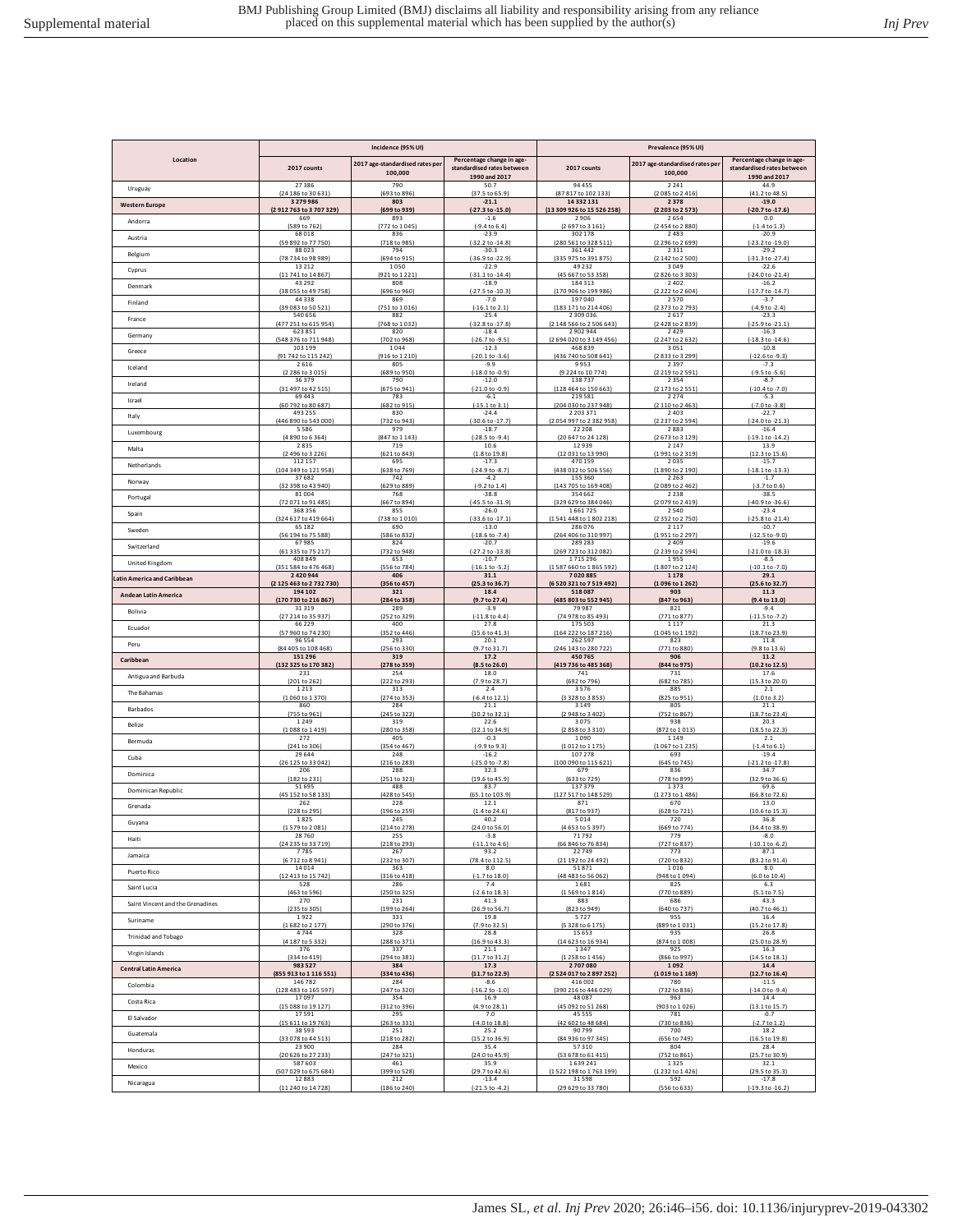|                                        |                                   | Incidence (95% UI)                         |                                                                          |                                   | Prevalence (95% UI)                        |                                                                          |  |  |
|----------------------------------------|-----------------------------------|--------------------------------------------|--------------------------------------------------------------------------|-----------------------------------|--------------------------------------------|--------------------------------------------------------------------------|--|--|
| Location                               | 2017 counts                       | 2017 age-standardised rates per<br>100,000 | Percentage change in age-<br>standardised rates between<br>1990 and 2017 | 2017 counts                       | 2017 age-standardised rates per<br>100,000 | Percentage change in age-<br>standardised rates between<br>1990 and 2017 |  |  |
| Panama                                 | 12479                             | 315                                        | 1.3                                                                      | 34821                             | 873                                        | $-1.5$                                                                   |  |  |
|                                        | (11 093 to 13 984)                | (279 to 353)                               | (-7.1 to 10.9)                                                           | (32 453 to 37 293)                | (814 to 935)                               | $(-2.8 to -0.4)$                                                         |  |  |
| Venezuela                              | 126 599                           | 406                                        | $-3.2$                                                                   | 343 668                           | 1130                                       | $-5.6$                                                                   |  |  |
|                                        | (109 908 to 143 915)              | (354 to 460)                               | (-12.2 to 7.1)                                                           | (321 169 to 368 190)              | (1057 to 1210)                             | $(-7.3 to -4.0)$                                                         |  |  |
| <b>Tropical Latin America</b>          | 1092019                           | 475                                        | 50.5<br>(42.1 to 58.5)                                                   | 3344953<br>(3033 427 to 3671 892) | 1393                                       | 50.2                                                                     |  |  |
| Brazil                                 | (946 059 to 1 248 763)<br>1063263 | (413 to 542)<br>477                        | 50.2                                                                     | 3 2 7 1 1 7 0                     | (1264 to 1526)<br>1398                     | (42.9 to 57.8)<br>50.0                                                   |  |  |
| Paraguay                               | (921 016 to 1 217 395)            | (414 to 546)                               | (41.7 to 58.1)                                                           | (2965 341 to 3591 705)            | (1268 to 1533)                             | (42.5 to 57.6)                                                           |  |  |
|                                        | 28756                             | 410                                        | 70.2                                                                     | 73782                             | 1195                                       | 63.5                                                                     |  |  |
| <b>Jorth Africa and Middle East</b>    | (24 785 to 33 188)                | (356 to 468)                               | (49.7 to 91.1)                                                           | (67 955 to 79 992)                | (1101 to 1294)                             | (60.3 to 67.2)                                                           |  |  |
|                                        | 3647741                           | 603                                        | $-11.8$                                                                  | 9314458                           | 1746                                       | $-15.5$                                                                  |  |  |
| <b>North Africa and Middle East</b>    | (3 169 298 to 4 151 722)          | (528 to 681)                               | $(-16.3 to -7.5)$                                                        | (8670467 to 10054284)             | (1623 to 1883)                             | (-16.4 to -14.5)                                                         |  |  |
|                                        | 3647741                           | 603                                        | $-11.8$                                                                  | 9314458                           | 1746                                       | $-15.5$                                                                  |  |  |
| Afghanistan                            | (3169298 to 4151722)              | (528 to 681)                               | $(-16.3 to -7.5)$                                                        | (8670467 to 10054284)             | (1623 to 1883)                             | (-16.4 to -14.5)                                                         |  |  |
|                                        | 120735                            | 410                                        | $-12.6$                                                                  | 243780                            | 1305                                       | $-16.1$                                                                  |  |  |
|                                        | (101 019 to 144 842)              | (350 to 474)                               | $(-19.6 \text{ to } -5.1)$                                               | (226 944 to 261 891)              | (1214 to 1403)                             | $(-17.3 to -14.9)$                                                       |  |  |
|                                        | 266 520                           | 650                                        | $-23.1$                                                                  | 731389                            | 1907                                       | $-25.9$                                                                  |  |  |
| Algeria                                | (229 931 to 304 344)              | (563 to 736)                               | $(-28.3$ to $-17.3)$                                                     | (679 604 to 787 831)              | (1774 to 2055)                             | $(-26.9 to -24.9)$                                                       |  |  |
|                                        | 8512                              | 555                                        | $-31.9$                                                                  | 26 29 5                           | 1629                                       | $-33.1$                                                                  |  |  |
| Bahrain                                | (7383 to 9678)                    | (490 to 622)                               | (-38.8 to -25.2)                                                         | (24 448 to 28 394)                | (1516 to 1751)                             | $(-34.8$ to $-31.5)$                                                     |  |  |
|                                        | 632 244                           | 675                                        | $-7.4$                                                                   | 1527082                           | 1967                                       | $-12.5$                                                                  |  |  |
| Egypt                                  | (545 004 to 721 060)              | (585 to 761)                               | $(-15.1 to -0.0)$                                                        | (1415 912 to 1650 722             | (1822 to 2 130)                            | $(-14.0 to -11.0)$                                                       |  |  |
| Iran                                   | 578 111                           | 673                                        | $-23.5$                                                                  | 1610188                           | 1934                                       | $-27.6$                                                                  |  |  |
|                                        | (488 467 to 680 061)              | (575 to 782                                | (-27.0 to -19.9)                                                         | (1496 935 to 1742                 | (1799 to 2087                              | $(-28.9 to -26.5)$                                                       |  |  |
| Iraq                                   | 144 667                           | 340                                        | $-40.4$                                                                  | 342 614                           | 1052                                       | $-38.5$                                                                  |  |  |
|                                        | (123 156 to 167 646)              | (293 to 385)                               | (-45.2 to -34.5)                                                         | (320 955 to 365 974)              | (984 to 1 126)                             | $(-40.4 to -37.1)$                                                       |  |  |
| Jordan                                 | 45306                             | 427                                        | $-30.4$                                                                  | 105 098                           | 1230                                       | $-32.9$                                                                  |  |  |
|                                        | (39 054 to 51 777)                | (372 to 482)                               | $(-38.0 to -23.3)$                                                       | (98 289 to 112 582)               | (1151 to 1319)                             | (-34.3 to -31.8)                                                         |  |  |
| Kuwait                                 | 32117                             | 725                                        | $-27.6$                                                                  | 88 118                            | 2105                                       | $-28.1$                                                                  |  |  |
|                                        | (27 991 to 36 359)                | (642 to 810)                               | $(-35.1 to -18.9)$                                                       | (82 196 to 95 164)                | (1963 to 2263)                             | (-29.2 to -27.0)                                                         |  |  |
| Lebanon                                | 48469                             | 550                                        | 11.7                                                                     | 119686                            | 1583                                       | 8.8                                                                      |  |  |
|                                        | (41 667 to 57 351                 | (474 to 643)                               | (1.9 to 22.1)                                                            | (111 474 to 128 769               | (1474 to 1703                              | (7.1 to 10.7)                                                            |  |  |
| Libya                                  | 55945                             | 785                                        | $-14.2$                                                                  | 139 417                           | 2238                                       | $-17.6$                                                                  |  |  |
|                                        | (47 720 to 64 764)                | (678 to 894)                               | (-20.8 to -6.7)                                                          | (128 767 to 151 549)              | (2069 to 2432)                             | (-18.7 to -16.5)                                                         |  |  |
| Morocco                                | 208 224<br>(178 746 to 237 422)   | 572                                        | $-10.0$                                                                  | 594 570<br>(553 473 to 642 870    | 1694<br>(1577 to 1831)                     | $-14.0$                                                                  |  |  |
| Palestine                              | 15154                             | (493 to 648)<br>318                        | $(-17.3 to -2.6)$<br>$-10.2$                                             | 34 146                            | 958                                        | $(-15.2 to -12.8)$<br>$-9.6$                                             |  |  |
| Oman                                   | (12 770 to 17 873)                | (272 to 367)                               | $(-17.7 to -2.5)$                                                        | (31 879 to 36 544)                | (894 to 1026)                              | $(-10.8 to -8.3)$                                                        |  |  |
|                                        | 56754                             | 1129                                       | $-29.0$                                                                  | 125723                            | 3146                                       | $-31.2$                                                                  |  |  |
| Qatar                                  | (48 500 to 65 770)                | (994 to 1 269)                             | $(-35.1$ to $-23.3)$                                                     | (116 140 to 137 359)              | (2918 to 3413)                             | (-32.4 to -30.0)                                                         |  |  |
|                                        | 30692                             | 966                                        | $-16.7$                                                                  | 71734                             | 2728                                       | $-19.7$                                                                  |  |  |
| Saudi Arabia                           | (26 304 to 35 541)                | (850 to 1083)                              | $(-25.1$ to $-8.5)$                                                      | (66 519 to 77 939)                | (2535 to 2946)                             | (-20.8 to -18.4)                                                         |  |  |
|                                        | 400 922                           | 1045                                       | $-11.3$                                                                  | 890743                            | 2920                                       | $-15.6$                                                                  |  |  |
|                                        | (342 397 to 462 774)              | (912 to 1 183)                             | $(-21.3 \text{ to } -1.1)$                                               | (818 669 to 979 730)              | (2686 to 3198)                             | $(-17.1 \text{ to } -14.1)$                                              |  |  |
|                                        | 203 304                           | 553                                        | $-17.4$                                                                  | 454 834                           | 1717                                       | $-20.0$                                                                  |  |  |
| Sudan                                  | (172 244 to 236 657)              | (479 to 627)                               | (-23.7 to -11.7)                                                         | (422 501 to 489 485)              | (1594 to 1852)                             | (-21.2 to -18.8)                                                         |  |  |
|                                        | 68376                             | 389                                        | $-10.1$                                                                  | 172789                            | 1126                                       | $-13.2$                                                                  |  |  |
| Syria                                  | (58 019 to 79 057)                | (333 to 446)                               | $(-19.0 \text{ to } -0.4)$                                               | (161 593 to 185 391)              | (1054 to 1208)                             | (-14.5 to -12.0)                                                         |  |  |
|                                        | 65575                             | 553                                        | 0.6                                                                      | 202 123                           | 1608                                       | $-3.8$                                                                   |  |  |
| Tunisia                                | (56 466 to 75 506)                | (477 to 638)                               | $(-7.2 \text{ to } 9.1)$                                                 | (187 136 to 218 662               | (1490 to 1738)                             | $(-5.3 to -2.1)$                                                         |  |  |
| Turkey                                 | 367899                            | 443                                        | 17.2                                                                     | 1129132                           | 1275                                       | 9.1                                                                      |  |  |
|                                        | (321 637 to 416 795)              | (386 to 504                                | (8.3 to 26.5)                                                            | (1050 999 to 1213 776)            | (1188 to 1369)                             | (7.1 to 10.9)                                                            |  |  |
| United Arab Emirates                   | 123 480                           | 1 1 3 2                                    | $-15.7$                                                                  | 327381                            | 3182                                       | $-17.8$                                                                  |  |  |
|                                        | (103 823 to 145 886)              | (1002 to 1275)                             | $(-22.9 \text{ to } -7.7)$                                               | (303 368 to 355 742)              | (2956 to 3443)                             | (-18.9 to -16.7)                                                         |  |  |
| Yemen                                  | 171330                            | 624                                        | $-21.1$                                                                  | 368918                            | 1890                                       | $-23.6$                                                                  |  |  |
|                                        | (147 283 to 198 218)              | (546 to 709                                | $(-26.5 \text{ to } -14.6)$                                              | (344 033 to 396 299               | (1761 to 2036)                             | (-24.9 to -22.5)                                                         |  |  |
| iouth Asia                             | 8457957                           | 462                                        | 49.0                                                                     | 23 048 088                        | 1437                                       | 43.1                                                                     |  |  |
|                                        | (7 169 469 to 10 031 040)         | (393 to 545)                               | (42.3 to 55.6)                                                           | (21 253 672 to 25 062 773)        | (1327 to 1567)                             | (40.6 to 46.2)                                                           |  |  |
| South Asia                             | 8457957                           | 462                                        | 49.0                                                                     | 23 048 088                        | 1437                                       | 43.1                                                                     |  |  |
|                                        | (7 169 469 to 10 031 040)         | (393 to 545)                               | (42.3 to 55.6)                                                           | (21 253 672 to 25 062 773)        | (1327 to 1567)                             | (40.6 to 46.2)                                                           |  |  |
| Bangladesh                             | 488 246                           | 298                                        | 68.2                                                                     | 1371652                           | 950                                        | 60.3                                                                     |  |  |
|                                        | (416 666 to 570 648)              | (255 to 346)                               | (54.9 to 85.0)                                                           | (1 264 865 to 1 487 123)          | (878 to 1032)                              | (57.1 to 63.7)                                                           |  |  |
| Bhutan                                 | 3851                              | 367                                        | 0.9                                                                      | 10086                             | 1168                                       | $-2.8$                                                                   |  |  |
| India                                  | (3 235 to 4 536)                  | (312 to 429)                               | $(-8.5 \text{ to } 11.1)$                                                | (9 280 to 10 959)                 | (1077 to 1267)                             | $(-5.1 to -0.4)$                                                         |  |  |
|                                        | 6596837                           | 463                                        | 45.0                                                                     | 18 375 144                        | 1445                                       | 40.3                                                                     |  |  |
| Nepal                                  | (5 5 3 8 8 9 9 to 7 8 7 9 1 2 3)  | (390 to 549)                               | (37.4 to 53.2)                                                           | (16 927 415 to 20 047 566)        | (1332 to 1577)                             | (37.6 to 43.3)                                                           |  |  |
|                                        | 132834                            | 437                                        | 36.0                                                                     | 353 306                           | 1382                                       | 32.0                                                                     |  |  |
| Pakistan                               | (113 152 to 156 543)              | (375 to 508)                               | (27.7 to 45.0)                                                           | (325 678 to 383 730)              | (1276 to 1504)                             | (29.5 to 34.8)                                                           |  |  |
|                                        | 1 236 189                         | 568                                        | 61.3                                                                     | 2937900                           | 1815                                       | 58.5                                                                     |  |  |
| Southeast Asia, East Asia, and Oceania | (1057252 to 1460214)              | (490 to 663)                               | (50.0 to 73.3)                                                           | (2695 517 to 3198 542)            | (1670 to 1981)                             | (55.5 to 62.0)                                                           |  |  |
|                                        | 20809598                          | 882                                        | 92.9                                                                     | 69 014 270                        | 2627                                       | 81.3                                                                     |  |  |
|                                        | (18 003 124 to 23 852 398)        | (772 to 999)                               | (85.1 to 100.8)                                                          | (63 694 029 to 74 704 932)        | (2431 to 2840)                             | (77.7 to 85.1)                                                           |  |  |
|                                        | 15572911                          | 939                                        | 111.2                                                                    | 53 552 607                        | 2741                                       | 94.9                                                                     |  |  |
| <b>East Asia</b>                       | (13 389 614 to 17 938 779)        | (811 to 1072)                              | (101.4 to 120.8)                                                         | (49 383 606 to 58 086 220)        | (2531 to 2972)                             | (90.7 to 99.4)                                                           |  |  |
|                                        | 14840576                          | 940                                        | 113.9                                                                    | 50 992 074                        | 2744                                       | 97.0                                                                     |  |  |
| China                                  | (12727729 to 17118937)            | (810 to 1075)                              | (103.7 to 123.6)                                                         | (47 007 604 to 55 308 501)        | (2534 to 2975)                             | (92.6 to 101.8)                                                          |  |  |
|                                        | 229 875                           | 824                                        | 110.0                                                                    | 765 861                           | 2462                                       | 107.4                                                                    |  |  |
| North Korea                            | (198 667 to 265 267)              | (717 to 950)                               | (95.2 to 126.4)                                                          | (709 715 to 830 351)              | (2 285 to 2 663)                           | (103.7 to 111.4)                                                         |  |  |
|                                        | 251589                            | 990                                        | 23.0                                                                     | 931969                            | 2820                                       | 19.0                                                                     |  |  |
| Taiwan (Province of China)             | (222 814 to 280 305)              | (876 to 1 115)                             | (10.4 to 37.8)                                                           | (862 516 to 1007 055              | (2614 to 3042)                             | (14.4 to 23.7)                                                           |  |  |
| Oceania                                | 90566                             | 744                                        | 68.2                                                                     | 213 271                           | 2271                                       | 66.5                                                                     |  |  |
|                                        | (77 855 to 104 811)               | (647 to 853)                               | (56.5 to 81.5)                                                           | (198 008 to 231 651)              | (2110 to 2472)                             | (64.2 to 69.1)                                                           |  |  |
| American Samoa                         | 344                               | 632                                        | 59.6                                                                     | 945                               | 1887                                       | 56.0                                                                     |  |  |
|                                        | (298 to 393)                      | (547 to 722)                               | (46.0 to 74.2)                                                           | (877 to 1018)                     | (1755 to 2035)                             | $[53.6 \text{ to } 58.9]$                                                |  |  |
| Federated States of Micronesia         | 730                               | 708                                        | 83.6                                                                     | 1919                              | 2172                                       | 78.7                                                                     |  |  |
|                                        | (623 to 848)                      | (606 to 824)                               | (69.1 to 99.8)                                                           | (1777 to 2080)                    | (2007 to 2356)                             | (75.5 to 81.9)                                                           |  |  |
| Fiji                                   | 5541                              | 602                                        | 83.8                                                                     | 15887                             | 1836                                       | 81.0                                                                     |  |  |
|                                        | (4815 to 6347)                    | (525 to 688)                               | (64.7 to 103.3)                                                          | (14 786 to 17 120)                | (1709 to 1979)                             | (77.8 to 84.9)                                                           |  |  |
| Guam                                   | 1569                              | 933                                        | 66.6                                                                     | 4826                              | 2700                                       | 65.5                                                                     |  |  |
|                                        | (1370 to 1782)                    | (816 to 1063)                              | (51.7 to 81.6)                                                           | (4470 to 5219)                    | (2502 to 2913)                             | (61.7 to 69.7)                                                           |  |  |
| Kiribati                               | 543                               | 465                                        | 103.5                                                                    | 1377                              | 1471                                       | 101.2                                                                    |  |  |
| Marshall Islands                       | (458 to 635)                      | (397 to 539)                               | (86.3 to 123.1)                                                          | (1 280 to 1 488)                  | (1366 to 1591)                             | (96.6 to 107.4)                                                          |  |  |
|                                        | 425                               | 755                                        | 93.3                                                                     | 1048                              | 2299                                       | 89.9                                                                     |  |  |
| Northern Mariana Islands               | (364 to 491)                      | (650 to 866)                               | (77.2 to 112.2)                                                          | (971 to 1 137)                    | (2132 to 2497)                             | (86.6 to 93.9)                                                           |  |  |
|                                        | 359                               | 773                                        | 26.0                                                                     | 1 2 0 6                           | 2222                                       | 23.4                                                                     |  |  |
| Panua New Guinea                       | (314 to 409)                      | (674 to 881)                               | (15.9 to 37.0)                                                           | (1 120 to 1 306)                  | (2071 to 2397)                             | (21.5 to 25.6)                                                           |  |  |
|                                        | 68220                             | 769                                        | 60.9                                                                     | 154930                            | 2368                                       | 59.6                                                                     |  |  |
|                                        | (58 294 to 79 140)                | (665 to 883)                               | (48.2 to 75.8)                                                           | (143 456 to 168 865)              | (2 192 to 2 586)                           | (57.1 to 62.1)                                                           |  |  |
|                                        | 1244                              | 677                                        | 85.8                                                                     | 3 2 7 7                           | 2072                                       | 81.9                                                                     |  |  |
| Samoa                                  | (1069 to 1454)                    | (585 to 784)                               | (70.9 to 103.7)                                                          | (3 044 to 3 5 3 4)                | (1923 to 2235)                             | (79.1 to 85.2)                                                           |  |  |
|                                        | 3966                              | 662                                        | 78.2                                                                     | 9450                              | 2081                                       | 75.7                                                                     |  |  |
| Solomon Islands                        | (3381 to 4637)                    | (571 to 766)                               | (64.6 to 92.0)                                                           | (8773 to 10 244)                  | (1934 to 2257)                             | (72.9 to 79.6)                                                           |  |  |
|                                        | 583                               | 585                                        | 86.6                                                                     | 1571                              | 1772                                       | 81.0                                                                     |  |  |
| Tonga                                  | (505 to 665)                      | (508 to 664)                               | (71.9 to 104.2)                                                          | (1463 to 1694)                    | (1652 to 1910)                             | (78.1 to 84.9)                                                           |  |  |
| Vanuatu                                | 2052                              | 762                                        | 88.9                                                                     | 5082                              | 2394                                       | 86.9                                                                     |  |  |
|                                        | (1747 to 2396)                    | (652 to 879)                               | (76.8 to 102.6)                                                          | (4729 to 5492)                    | (2 2 2 0 to 2 5 9 6)                       | (84.4 to 89.8)                                                           |  |  |
| <b>Southeast Asia</b>                  | 5 146 121                         | 748                                        | 50.6                                                                     | 15 248 393                        | 2 2 8 9                                    | 44.6                                                                     |  |  |
|                                        | (4493 905 to 5855 603)            | (657 to 851)                               | (42.9 to 58.5)                                                           | (14 122 438 to 16 448 412)        | (2 123 to 2 466)                           | (41.7 to 47.7)                                                           |  |  |
| Cambodia                               | 116 215                           | 719                                        | 63.4                                                                     | 298 196                           | 2149                                       | 55.8                                                                     |  |  |
|                                        | (99 543 to 134 834)               | (620 to 825)                               | (51.5 to 76.5)                                                           | (276 989 to 320 552               | (1997 to 2311)                             | (52.4 to 59.4)                                                           |  |  |
| Indonesia                              | 1882125                           | 703                                        | 38.7                                                                     | 5621101                           | 2 2 0 0                                    | 32.3                                                                     |  |  |
|                                        | (1592 917 to 2 213 048)           | (600 to 822)                               | (30.4 to 47.5)                                                           | (5 189 045 to 6 077 804)          | (2033 to 2375)                             | (28.3 to 36.7)                                                           |  |  |
|                                        |                                   |                                            |                                                                          |                                   |                                            |                                                                          |  |  |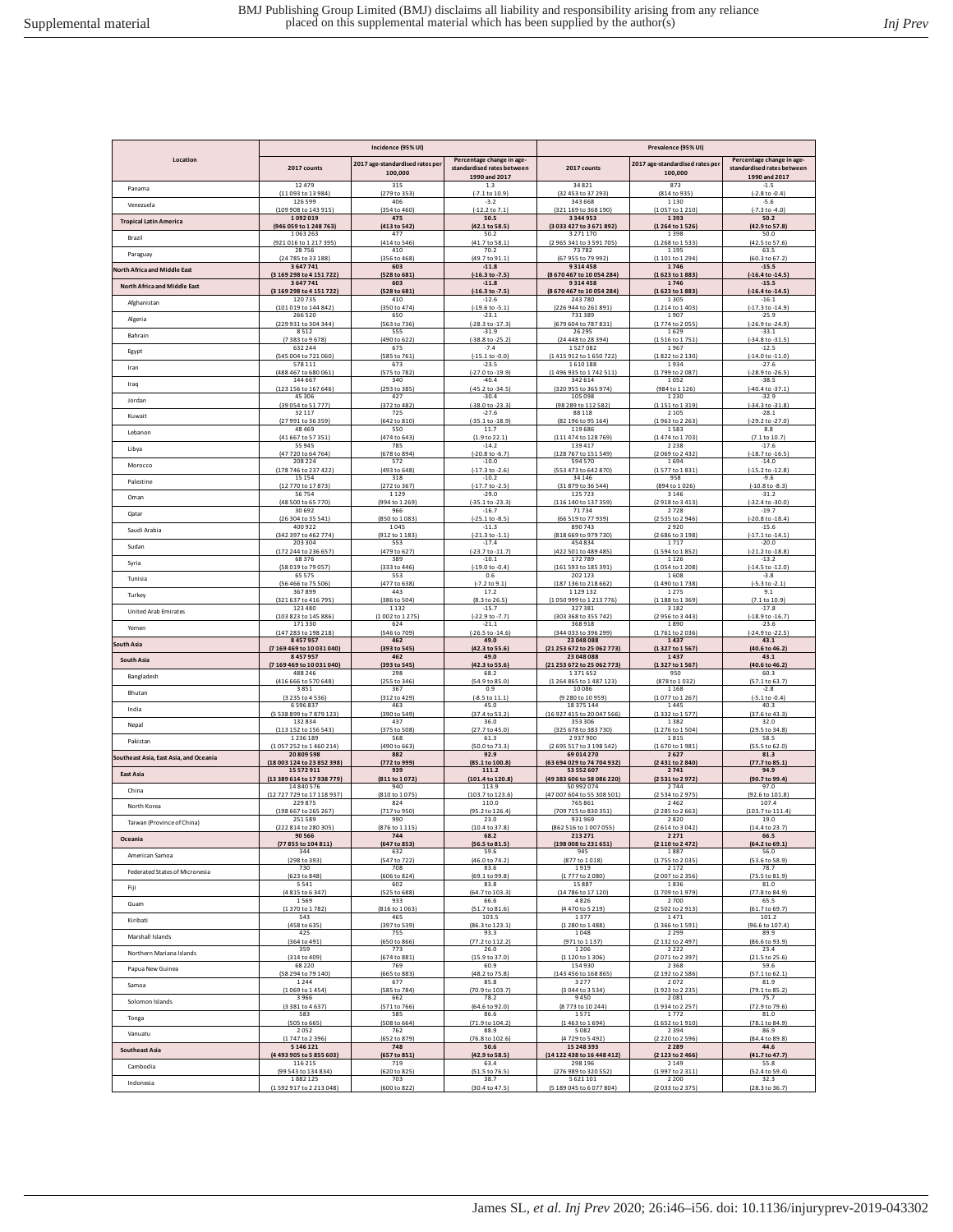|                             | Incidence (95% UI)              |                                            |                                                                          | Prevalence (95% UI)                    |                                            |                                                                          |  |
|-----------------------------|---------------------------------|--------------------------------------------|--------------------------------------------------------------------------|----------------------------------------|--------------------------------------------|--------------------------------------------------------------------------|--|
| Location                    | 2017 counts                     | 2017 age-standardised rates per<br>100,000 | Percentage change in age-<br>standardised rates between<br>1990 and 2017 | 2017 counts                            | 2017 age-standardised rates per<br>100,000 | Percentage change in age-<br>standardised rates between<br>1990 and 2017 |  |
| Laos                        | 55544                           | 788                                        | 50.4                                                                     | 139 068                                | 2449                                       | 45.2                                                                     |  |
|                             | (47 543 to 63 808)              | (680 to 893)                               | (39.3 to 63.8)                                                           | (129 223 to 149 092)                   | (2276 to 2628)                             | (42.0 to 48.2)                                                           |  |
| Malaysia                    | 367736                          | 1134                                       | 68.5                                                                     | 967238                                 | 3254                                       | 59.2                                                                     |  |
|                             | (321 285 to 416 265)            | (996 to 1 273)                             | (51.8 to 85.9)                                                           | (896 405 to 1040 041)                  | (3012 to 3504)                             | (56.6 to 61.8)                                                           |  |
| Maldives                    | 3472                            | 670                                        | 42.1                                                                     | 8382                                   | 1946                                       | 30.5                                                                     |  |
|                             | (2894 to 4173)                  | (572 to 786)                               | (31.7 to 52.8)                                                           | (7 804 to 9 042)                       | (1812 to 2097)                             | (27.8 to 33.8)                                                           |  |
| Mauritius                   | 9898                            | 743                                        | 86.8                                                                     | 34 165                                 | 2159                                       | 84.7                                                                     |  |
|                             | (8 636 to 11 206)               | (646 to 857)                               | (70.4 to 103.2)                                                          | (31 704 to 36 865)                     | (2005 to 2327)                             | (80.1 to 89.7)                                                           |  |
| Myanmar                     | 355 327                         | 645                                        | 52.3                                                                     | 1006447                                | 1960                                       | 44.7                                                                     |  |
|                             | (307 093 to 402 527)            | (559 to 728)                               | (39.7 to 65.8)                                                           | (935 340 to 1 080 868)                 | (1823 to 2 102)                            | (41.3 to 48.1)                                                           |  |
| Philippines                 | 530 282                         | 513                                        | 98.2                                                                     | 1361830                                | 1527                                       | 90.7                                                                     |  |
|                             | (461 890 to 606 945)            | (449 to 582)                               | (79.6 to 120.1)                                                          | (1 268 947 to 1 460 207)               | (1422 to 1641)                             | (87.2 to 95.2)                                                           |  |
| Sri Lanka                   | 149394                          | 669                                        | 129.3                                                                    | 463 477                                | 1913                                       | 121.0                                                                    |  |
|                             | (131 503 to 169 925)            | (587 to 769)                               | (107.9 to 154.5)                                                         | (430 905 to 498 611)                   | (1782 to 2055)                             | (116.9 to 126.3)                                                         |  |
| Seychelles                  | 824                             | 774                                        | 104.2                                                                    | 2536                                   | 2228                                       | 95.4                                                                     |  |
|                             | (724 to 928)                    | (682 to 868)                               | (88.3 to 120.1)                                                          | (2 355 to 2 735)                       | (2073 to 2399)                             | (91.9 to 99.0)                                                           |  |
| Thailand                    | 816798                          | 1084                                       | 36.0                                                                     | 2886211                                | 3122                                       | 29.0                                                                     |  |
|                             | (721 207 to 915 096)            | (956 to 1 212)                             | (23.0 to 51.6)                                                           | (2657 406 to 3128 610)                 | (2876 to 3381)                             | (26.4 to 32.1)                                                           |  |
| Timor-Leste                 | 6849                            | 566                                        | 92.6                                                                     | 16622                                  | 1759                                       | 84.0                                                                     |  |
|                             | (5778 to 8067)                  | (481 to 662)                               | (79.2 to 106.9)                                                          | (15 476 to 17 780)                     | (1638 to 1886)                             | (80.9 to 87.9)                                                           |  |
| Vietnam                     | 844886                          | 821<br>(718 to 932                         | 72.7<br>(56.9 to 89.7                                                    | 2423058                                | 2376<br>(2 204 to 2 554                    | 62.3<br>(59.7 to 65.6)                                                   |  |
| Sub-Saharan Africa          | (737 516 to 962 944)<br>5090705 | 562                                        | $-16.8$                                                                  | (2 246 430 to 2 608 362)<br>11 177 501 | 1703                                       | $-18.6$                                                                  |  |
| Central sub-Saharan Africa  | (4385 621 to 5 908 108)         | (493 to 638)                               | (-20.3 to -13.6)                                                         | (10 428 363 to 12 021 346)             | (1582 to 1834                              | (-19.8 to -17.7                                                          |  |
|                             | 856081                          | 751                                        | $-16.7$                                                                  | 1873278                                | 2334                                       | $-18.4$                                                                  |  |
| Angola                      | (738 450 to 985 218)            | (660 to 849)                               | $(-21.9 \text{ to } -11.5)$                                              | (1737 190 to 2023 688)                 | (2166 to 2534)                             | $(-19.7 to -17.3)$                                                       |  |
|                             | 227429                          | 887                                        | $-20.7$                                                                  | 475 233                                | 2734                                       | $-23.7$                                                                  |  |
| Central African Republic    | (196 264 to 260 998)            | (775 to 996)                               | $(-26.0 to -14.5)$                                                       | (439 997 to 515 624)                   | (2535 to 2973)                             | (-25.5 to -22.2)                                                         |  |
|                             | 33517                           | 738                                        | $-13.6$                                                                  | 78 179                                 | 2352                                       | $-12.5$                                                                  |  |
| Congo (Brazzaville)         | (28 489 to 39 491)              | (634 to 854)                               | $(-19.6 \text{ to } -6.4)$                                               | (71 888 to 86 166)                     | (2 160 to 2 587)                           | $(-13.5 \text{ to } -11.5)$                                              |  |
|                             | 40694                           | 845                                        | $-19.7$                                                                  | 98 194                                 | 2620                                       | $-19.8$                                                                  |  |
| DR Congo                    | (35 363 to 46 934)              | (742 to 962)                               | $(-25.6 \text{ to } -13.8)$                                              | (91 108 to 106 533)                    | (2431 to 2845)                             | $(-21.1 to -18.5)$                                                       |  |
|                             | 526 541                         | 693                                        | $-16.0$                                                                  | 1158233                                | 2 1 6 1                                    | $-17.4$                                                                  |  |
| <b>Equatorial Guinea</b>    | (450 018 to 611 636)            | (605 to 786)                               | $(-22.5 to -10.0)$                                                       | (1074 163 to 1251 269)                 | (2004 to 2343)                             | $(-18.7 to -16.2)$                                                       |  |
|                             | 10954                           | 867                                        | $-4.9$                                                                   | 20760                                  | 2523                                       | $-13.7$                                                                  |  |
| Gabon                       | (9 381 to 12 812)               | (756 to 989)                               | $(-11.9 to 2.6)$                                                         | (19 263 to 22 427)                     | (2337 to 2738)                             | $(-16.1 to -11.6)$                                                       |  |
|                             | 16947                           | 1007                                       | $-22.4$                                                                  | 42679                                  | 3092                                       | $-22.4$                                                                  |  |
| Eastern sub-Saharan Africa  | (14 727 to 19 342)              | (880 to 1 141)                             | $(-27.4 \text{ to } -16.9)$                                              | (39 609 to 46 196)                     | (2872 to 3345)                             | $(-23.5$ to $-21.4)$                                                     |  |
|                             | 1886499                         | 567                                        | $-17.8$                                                                  | 4020143                                | 1701                                       | $-19.3$                                                                  |  |
| Burundi                     | (1620923 to 2208244)            | (497 to 642)                               | (-21.4 to -14.5)                                                         | (3736 311 to 4323 682)                 | (1583 to 1838)                             | (-20.4 to -18.4)                                                         |  |
|                             | 63310                           | 691                                        | $-28.0$                                                                  | 134988                                 | 2098                                       | $-27.4$                                                                  |  |
| Comoros                     | (54 770 to 72 428)              | (606 to 781)                               | $(-32.5$ to $-22.6)$                                                     | (125 354 to 145 823)                   | (1948 to 2 280)                            | $(-28.6 \text{ to } -26.3)$                                              |  |
|                             | 4699                            | 697                                        | $-28.1$                                                                  | 11822                                  | 2099                                       | $-30.2$                                                                  |  |
| Djibouti                    | (4 095 to 5 336)                | (609 to 784)                               | (-33.0 to -23.2)                                                         | (10 993 to 12 791)                     | (1952 to 2272)                             | (-31.5 to -29.2)                                                         |  |
|                             | 8028                            | 777                                        | $-16.6$                                                                  | 19361                                  | 2328                                       | $-17.8$                                                                  |  |
| Eritrea                     | (6 899 to 9 160)                | (678 to 879)                               | $(-22.0 to -11.0)$                                                       | (17 968 to 20 922)                     | (2 166 to 2 523)                           | $(-18.9 to -16.7)$                                                       |  |
|                             | 34840                           | 670                                        | $-17.8$                                                                  | 72707                                  | 1963                                       | $-18.9$                                                                  |  |
|                             | (29 933 to 40 052)              | (586 to 760)                               | (-22.8 to -11.2)                                                         | (67 380 to 78 742)                     | (1816 to 2134)                             | $(-20.1 to -17.7)$                                                       |  |
|                             | 339 143                         | 390                                        | $-38.7$                                                                  | 727670                                 | 1204                                       | $-39.4$                                                                  |  |
| Ethiopia                    | (280 396 to 413 509)            | (331 to 458)                               | (-42.0 to -35.7)                                                         | (676 923 to 782 426                    | (1119 to 1297                              | (-40.9 to -38.1)                                                         |  |
|                             | 298792                          | 711                                        | $1.8\,$                                                                  | 655 045                                | 2104                                       | $0.0\,$                                                                  |  |
| Kenya                       | (252 730 to 354 710)            | (614 to 819)                               | $(-2.6 \text{ to } 6.2)$                                                 | (604 853 to 708 350)                   | (1944 to 2281)                             | $(-0.8 to 0.8)$                                                          |  |
|                             | 145 408                         | 657                                        | $-23.6$                                                                  | 313009                                 | 1975                                       | $-26.1$                                                                  |  |
| Madagascar<br>Malawi        | [125 723 to 167 745]<br>64910   | (574 to 737<br>435                         | $(-29.1 to -17.8)$<br>$-21.8$                                            | 101 to 338 099<br>(29)<br>138709       | (1835 to 2144)<br>1292                     | (-27.7 to -24.9)<br>$-23.7$                                              |  |
|                             | (55 340 to 75 495)              | (379 to 490)                               | $(-27.6 \text{ to } -15.5)$                                              | (129 065 to 148 847)                   | (1205 to 1388)                             | $(-25.2$ to $-22.6)$                                                     |  |
|                             | 153 527                         | 619                                        | 2.5                                                                      | 307480                                 | 1822                                       | $-3.4$                                                                   |  |
| Mozambique                  | (131 995 to 177 226)            | (542 to 698)                               | $(-6.0 \text{ to } 11.3)$                                                | (286 096 to 333 054)                   | (1692 to 1981)                             | $(-4.7 to -2.1)$                                                         |  |
|                             | 78549                           | 718                                        | $-32.0$                                                                  | 173639                                 | 2119                                       | $-33.5$                                                                  |  |
| Rwanda                      | (68 285 to 91 071)              | (632 to 814)                               | $(-36.6 \text{ to } -26.9)$                                              | (161 246 to 187 387)                   | (1968 to 2289)                             | $(-35.0 to -32.3)$                                                       |  |
|                             | 103 607                         | 731                                        | $-9.7$                                                                   | 220858                                 | 2246                                       | $-9.8$                                                                   |  |
| Somalia                     | (87 747 to 122 270)             | (630 to 837)                               | $(-15.5 \text{ to } -3.1)$                                               | (203 693 to 241 505)                   | (2070 to 2462                              | $(-10.6 to -8.9)$                                                        |  |
|                             | 61813                           | 744                                        | $-0.1$                                                                   | 131650                                 | 2276                                       | 0.9                                                                      |  |
| South Sudan                 | (53 075 to 71 879)              | (654 to 845)                               | $(-6.1 to 6.2)$                                                          | (121 512 to 143 175)                   | (2 106 to 2 483)                           | $(-0.1 to 1.8)$                                                          |  |
|                             | 239 805                         | 516                                        | $-12.2$                                                                  | 527488                                 | 1549                                       | $-13.1$                                                                  |  |
| Tanzania                    | (206 054 to 278 628)            | (453 to 581)                               | $(-18.8 \text{ to } -5.4)$                                               | (491 490 to 565 814)                   | (1448 to 1661)                             | (-14.2 to -12.2)                                                         |  |
|                             | 203 889                         | 640                                        | 2.0                                                                      | 406 134                                | 1903                                       | 2.5                                                                      |  |
| Uganda                      | (175 213 to 236 519)            | (563 to 721)                               | $(-4.2 \text{ to } 8.6)$                                                 | (376 766 to 436 297)                   | (1774 to 2048)                             | (1.1 to 3.7)                                                             |  |
|                             | 84994                           | 577                                        | $-24.6$                                                                  | 177060                                 | 1720                                       | $-25.4$                                                                  |  |
| Zambia                      | (73 106 to 98 497               | (507 to 648)                               | $(-30.0 to -18.6)$                                                       | (164 618 to 190 481)                   | (1604 to 1854                              | $(-26.6 \text{ to } -24.3)$                                              |  |
|                             | 590 513                         | 768                                        | $-25.1$                                                                  | 1515647                                | 2264                                       | $-29.3$                                                                  |  |
| Southern sub-Saharan Africa | (502 359 to 689 187)            | (659 to 888)                               | (-27.9 to -21.8)                                                         | (1399 072 to 1650 498)                 | (2091 to 2468)                             | $4-31.2$ to $-27.5$                                                      |  |
|                             | 14551                           | 650                                        | 8.1                                                                      | 36839                                  | 1927                                       | 6.4                                                                      |  |
| <b>Botswana</b>             | (12 662 to 16 605)              | (570 to 737)                               | $(1.1 \text{ to } 15.4)$                                                 | (34 022 to 40 036)                     | (1780 to 2096)                             | $(4.9 \text{ to } 8.0)$                                                  |  |
|                             | 15658                           | 810                                        | 30.5                                                                     | 37615                                  | 2390                                       | 26.1                                                                     |  |
| Lesotho                     | (13 560 to 18 023)              | (708 to 923)                               | (19.5 to 42.1)                                                           | (34 666 to 41 058)                     | (2 206 to 2 614)                           | (24.2 to 28.2)                                                           |  |
|                             | 17469                           | 758                                        | $-11.1$                                                                  | 41635                                  | 2240                                       | $-14.1$                                                                  |  |
| Namibia                     | (15 134 to 20 194)              | (663 to 863)                               | $(-17.7)$ to $-3.8$                                                      | (38 458 to 45 396)                     | (2072 to 2445)                             | (-15.3 to -12.8)                                                         |  |
|                             | 456 862                         | 811                                        | $-32.5$                                                                  | 1 209 288                              | 2363                                       | $-36.4$                                                                  |  |
| South Africa                | (384 538 to 535 410)<br>9465    | (687 to 946)<br>864                        | (-35.7 to -28.9)                                                         | (1112 684 to 1319 123)<br>20916        | (2176 to 2582<br>2535                      | $(-38.4 \text{ to } -34.5)$<br>2.4                                       |  |
| Swaziland                   | (8 130 to 11 009)               | (750 to 986)                               | 6.6<br>$(-1.1 \text{ to } 14.5)$                                         | (19 275 to 22 850)                     | (2336 to 2779)                             | (1.0 to 4.0)                                                             |  |
| Zimbabwe                    | 76508                           | 576                                        | 14.9                                                                     | 169 354                                | 1714                                       | 17.6                                                                     |  |
|                             | (65 357 to 89 540)              | (500 to 662)                               | (6.9 to 23.9)                                                            | (157 377 to 182 613)                   | (1589 to 1855)                             | (15.9 to 19.5)                                                           |  |
| Western sub-Saharan Africa  | 1757612                         | 458                                        | $-7.9$                                                                   | 3768432                                | 1371                                       | $-11.0$                                                                  |  |
|                             | (1498 547 to 2054 475)          | (400 to 519)                               | $(-12.7 to -3.1)$                                                        | (3 517 353 to 4 025 686)               | (1285 to 1467)                             | (-11.9 to -10.1)                                                         |  |
| Benin                       | 67150                           | 658                                        | $-11.6$                                                                  | 144 255                                | 2010                                       | $-14.5$                                                                  |  |
|                             | (57 257 to 79 132)              | (572 to 750)                               | $(-17.0 to -6.3)$                                                        | (134 385 to 154 874)                   | (1874 to 2157)                             | (-15.9 to -13.1)                                                         |  |
| Burkina Faso                | 53686                           | 261                                        | 38.4                                                                     | 117504                                 | 841                                        | 35.3                                                                     |  |
|                             | (44 262 to 66 002)              | (222 to 306)                               | (27.5 to 50.9)                                                           | (109 112 to 125 900)                   | (785 to 898)                               | (33.3 to 37.4)                                                           |  |
| Cameroon                    | 114 580                         | 467                                        | $-24.8$                                                                  | 246 554                                | 1400                                       | $-26.5$                                                                  |  |
|                             | (98 517 to 132 814)             | (411 to 525)                               | (-30.4 to -19.2)                                                         | (229 864 to 263 621)                   | (1305 to 1503)                             | $(-27.5$ to $-25.6)$                                                     |  |
| Cape Verde                  | 2393                            | 438                                        | 31.8                                                                     | 6340                                   | 1275                                       | 25.8                                                                     |  |
|                             | (2085 to 2768)                  | (385 to 503)                               | (23.5 to 40.3)                                                           | (5 940 to 6 759)                       | (1194 to 1361)                             | (24.0 to 27.4)                                                           |  |
| Chad                        | 57988                           | 446                                        | 8.0                                                                      | 117762                                 | 1387                                       | 7.5                                                                      |  |
|                             | (48 621 to 67 513)              | (391 to 504)                               | (1.0 to 15.9)                                                            | (109 923 to 125 837)                   | (1294 to 1483)                             | (6.5 to 8.9)                                                             |  |
| Cote d'Ivoire               | 106 983                         | 473                                        | $-13.1$                                                                  | 240 537                                | 1451                                       | $-14.1$                                                                  |  |
|                             | (91 902 to 124 287)             | (414 to 536)                               | $(-18.9 to -7.0)$                                                        | (224 993 to 256 907)                   | (1355 to 1552)                             | $(-14.9 to -13.2)$                                                       |  |
| The Gambia                  | 8862                            | 464                                        | $-8.1$                                                                   | 19 27 2                                | 1396                                       | $-11.2$                                                                  |  |
|                             | (7589 to 10423)                 | (406 to 529)                               | $(-13.7 to -2.4)$                                                        | (17 996 to 20 614)                     | (1304 to 1497)                             | $(-12.1 to -10.3)$                                                       |  |
| Ghana                       | 162014                          | 582                                        | 22.3                                                                     | 370734                                 | 1702                                       | 16.6                                                                     |  |
|                             | (141 204 to 187 500)            | (510 to 661)                               | (12.9 to 32.1)                                                           | (345 920 to 397 129)                   | (1588 to 1825)                             | (15.4 to 17.9)                                                           |  |
| Guinea                      | 48438                           | 467                                        | $-11.7$                                                                  | 108 046                                | 1440                                       | $-14.5$                                                                  |  |
|                             | (41 744 to 56 133)              | (411 to 525)                               | $(-17.9 to -5.0)$                                                        | (101 078 to 115 441)                   | (1345 to 1542)                             | $(-16.3 to -12.9)$                                                       |  |
| Guinea-Bissau               | 7435                            | 450                                        | $-24.1$                                                                  | 15813                                  | 1375                                       | $-26.0$                                                                  |  |
|                             | (6375 to 8643)                  | (396 to 510)                               | (-29.0 to -19.0)                                                         | (14 726 to 16 919)                     | (1281 to 1472)                             | (-27.2 to -24.8)                                                         |  |
| Liberia                     | 14598                           | 343                                        | $-23.8$                                                                  | 32 633                                 | 1053                                       | $-26.7$                                                                  |  |
|                             | (12 341 to 17 145)              | (298 to 389)                               | $(-29.3 to -18.1)$                                                       | (30 423 to 34 931)                     | (982 to 1 126)                             | (-27.9 to -25.5)                                                         |  |
| Mali                        | 77152                           | 431                                        | $-22.6$                                                                  | 161714                                 | 1323                                       | $-25.0$                                                                  |  |
|                             | (65 109 to 90 060)              | (374 to 490)                               | (-27.2 to -18.0)                                                         | (150 438 to 172 933)                   | (1233 to 1416)                             | $(-26.2$ to $-23.8)$                                                     |  |
| Mauritania                  | 13807                           | 385                                        | $-26.1$                                                                  | 31461                                  | 1166                                       | $-27.3$                                                                  |  |
|                             | (11 870 to 16 273)              | (336 to 440)                               | $(-30.8$ to $-21.1)$                                                     | (29 411 to 33 652)                     | (1092 to 1251)                             | $(-28.3 to -26.5)$                                                       |  |
|                             |                                 |                                            |                                                                          |                                        |                                            |                                                                          |  |